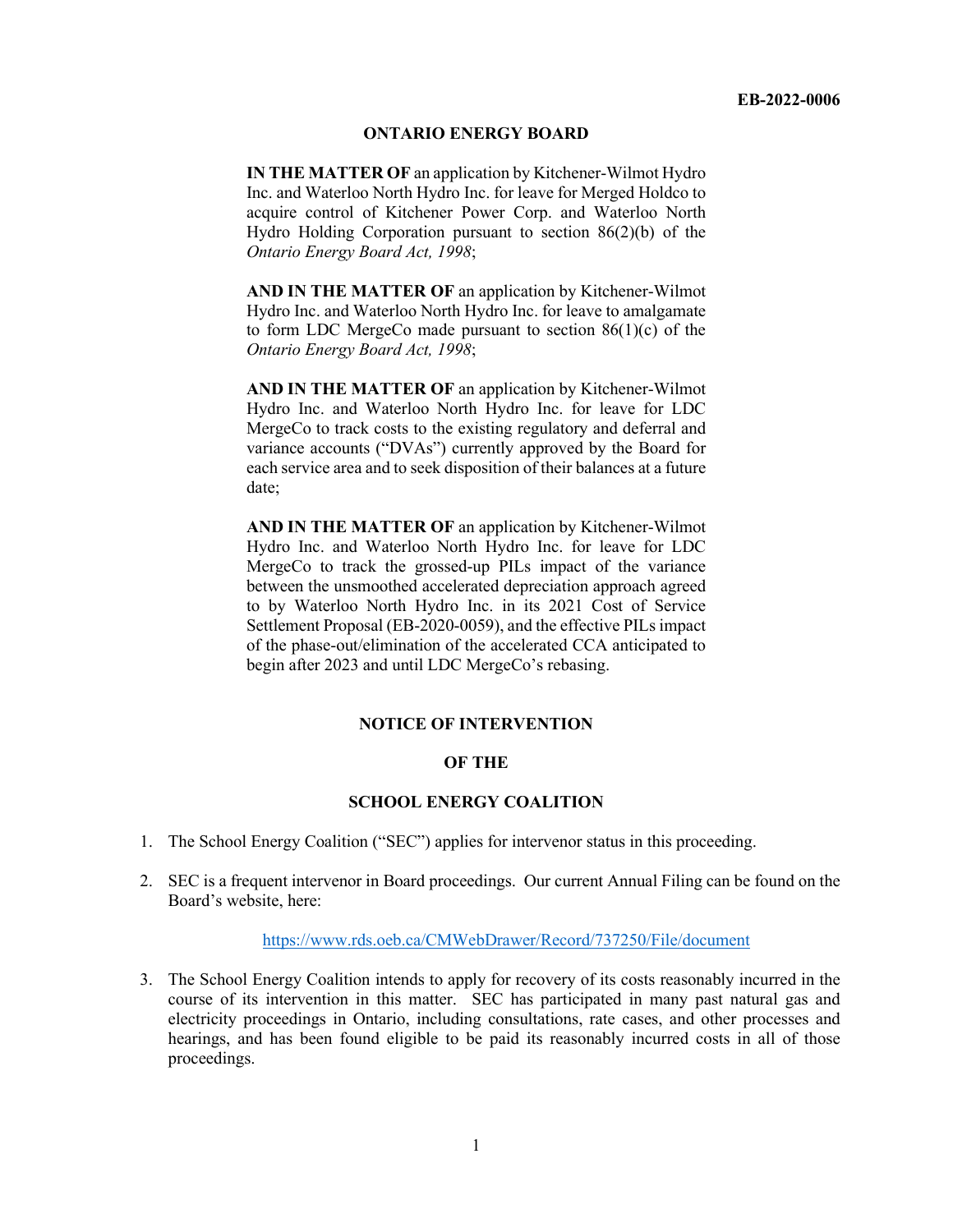## **Issues to be Addressed**

- 4. SEC's intended participation will include the following:
	- a. The impact of the proposed transactions on the ratepayers of both utilities, in both the short and long term, including application of the "no harm" test, and whether the proposed rates going forward are just and reasonable;
	- b. The consistency of the proposed transactions, including proposed conditions and related activities, with the Board's policies and guidelines, including recent decisions of the Board in other cases;
	- c. Proposal for to track the grossed-up PILs impact of the variance between the unsmoothed accelerated depreciation approach agreed to by Waterloo North Hydro Inc. in its 2021 Cost of Service Settlement Proposal (EB-2020-0059), and the effective PILs impact of the phaseout/elimination of the accelerated CCA anticipated to begin after 2023 and until LDC MergeCo's rebasing;
	- d. If the applicant is granted, in full or in part, what conditions should the Board approve; and
	- e. Generally, to represent the interests of school boards and their students in this process.

# **The Intervenor's Intended Participation**

5. SEC intends to participate in any pre-hearing procedures, including interrogatories or technical conferences, and settlement conferences. SEC also intends to participate in any oral hearings of this matter, and in written or oral submissions, as well as any other parts of the process that the Board should order. While SEC does not currently intend to file evidence in this proceeding, it reserves its right to do so depending on the responses to interrogatories and any other discovery processes ordered by the Board.

### **Nature of Hearing Requested**

6. Until interrogatories have been answered, we believe it is premature to assess whether a written or an oral hearing is more appropriate in this proceeding.

### **Counsel/Representative**

- 7. SEC requests that a copy of all documents filed with the Board by each party to this proceeding be served on the intervenor, and on the intervenor's counsel, as follows:
	- a. School Energy Coalition: (electronic copies only)

**ONTARIO EDUCATION SERVICES CORPORATION c/o Ontario Public School Boards Association** 439 University Avenue,  $18<sup>th</sup>$  Floor Toronto, ON M5G 1Y8

Attn: Ted Doherty, Executive Director Phone: 416-340-2540 Fax: 416-340-7571 Email: SEC@oesc-cseo.org